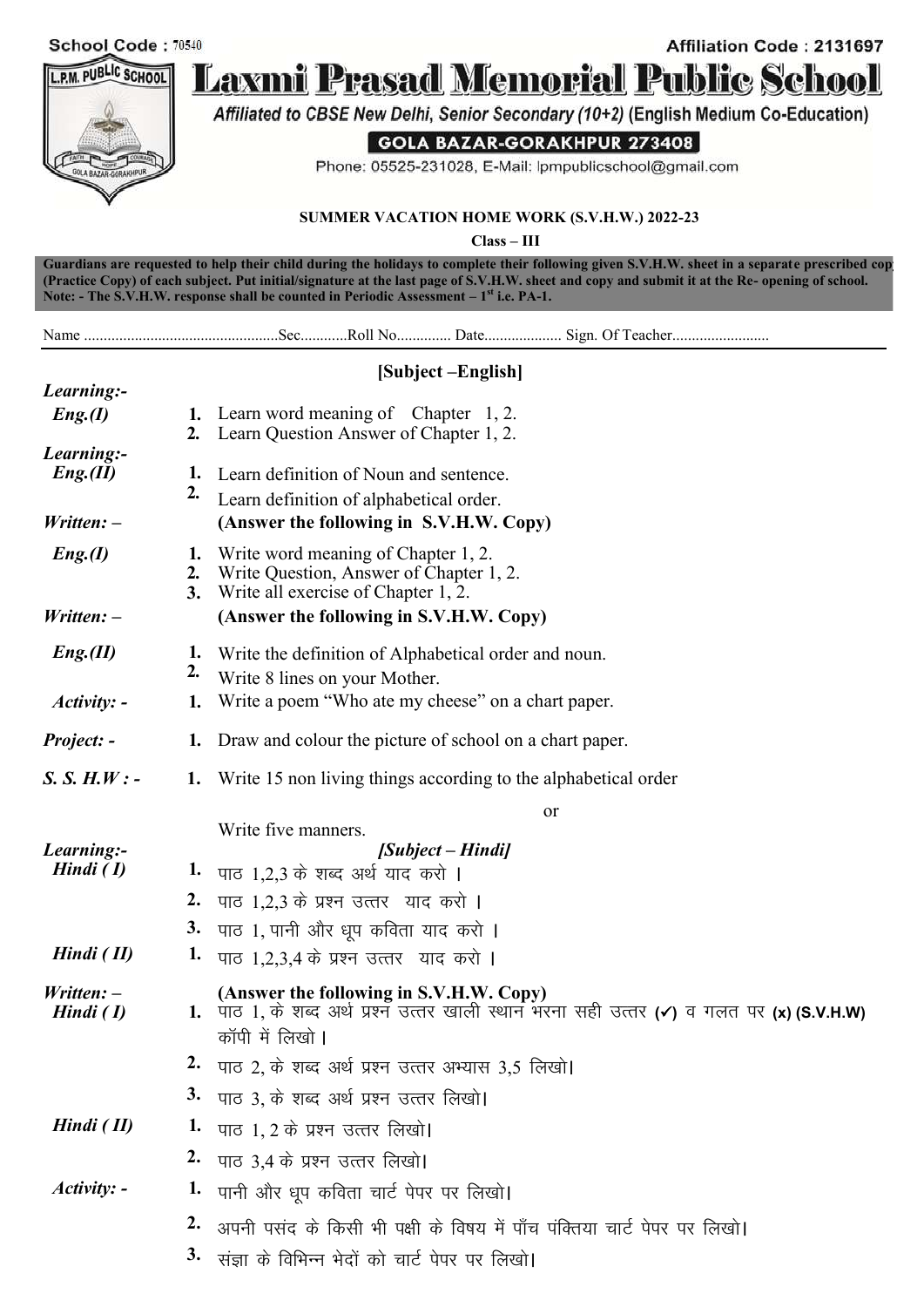|                 | (2)                                                                                                                     |
|-----------------|-------------------------------------------------------------------------------------------------------------------------|
| Project: -      | 1. जल चक्र का चित्र बनाइए।                                                                                              |
|                 | 2. हिंदी वर्णमाला को चार्ट पेपर पर लिखो।                                                                                |
|                 | 3. विभिन्न पक्षियों के चित्र चार्ट पेपर चिपकाइए।                                                                        |
|                 |                                                                                                                         |
| $S.S. H W: -$   | 1. अकबर बीरबल के किसी किस्से को पढ़िए।                                                                                  |
|                 | बादशाह अकबर के दरबार के नौ रत्नों के बारे में पता करिए।                                                                 |
|                 | बादलों के गरजने और बिजली के चमकने के कारण को इंटरनेट से पता कीजिए।                                                      |
|                 | [Subject – Mathematics]                                                                                                 |
| Learning:-      |                                                                                                                         |
|                 | Learn rules of addition and property of addition.<br>1.<br>Learn Indian place value system.<br>2.                       |
|                 | 3. Learn International place value system.                                                                              |
|                 | Learn all the rules of writing Roman Numerals.<br>4.                                                                    |
| $Written: -$    | Learn Roman Number system.<br>5.                                                                                        |
|                 | (Answer the following in S.V.H.W. Copy)<br>1. Solve Q. No 5,6 and 7 of exercise 1 (a)                                   |
|                 | Solve Q.No 2,3 and 4 of exercise $1$ (b)<br>2.                                                                          |
|                 | Solve Q.No 5 and 6 of exercise 2<br>3.<br>(a)                                                                           |
|                 | Solve Q.No 3 and 5 of exercise 3<br>(a)<br>4.<br>Solve Q.No 1 (a), basic of exercise $3$ (d)<br>5.                      |
| $Activity: -$   | On a chart paper show basic Roman symbols.<br>1.                                                                        |
|                 | Make a chart paper show . Indian place value and show International place value<br>2.                                   |
| Project:-       | system.<br>Make Roman number (1to 39) or a chart paper with the help of matchstick.<br>1.                               |
|                 | Write a place value chart on a chart paper.<br>2.                                                                       |
|                 | Write about expanded form on a chart paper.<br>3.                                                                       |
| $S. S. H W: -$  | Paste the photo of the famous Indian Mathematician Srinivas Ramanujan and give a<br>1.<br>brief introduction about him. |
|                 | [Subject – Science]                                                                                                     |
| Oral: -         |                                                                                                                         |
|                 | Learn the Question / Answer of An Environment story.<br>1.<br>Learn Questions/Answers of Chapter -1.<br>2.              |
|                 | Learn Questions/Answers of Chapter -2. Learn the Question/Ans. of ch-3<br>3.                                            |
|                 | Learn all the Exercises of ch-1, ch-2, ch-3.<br>4.                                                                      |
| Written: -      | (Answer the following in S.V.H.W. Copy)                                                                                 |
|                 | Write the Q./ Ans. of an Environment story.<br>1.                                                                       |
|                 | Write the Question/Answer of ch-1 ch-2 ch-3.<br>2.                                                                      |
|                 | Write the all the Exercise of ch-1 ch-2 and ch-3.<br>3.                                                                 |
| $Activity: -$   | Make a First-Aid Box, and collect the items which are used in first aid box:-                                           |
|                 | (5) Tablets of some diseases like.<br>Detol<br>(1)                                                                      |
|                 | Cotton<br>Dysentery<br>(2)<br>(i)                                                                                       |
|                 | <b>Handy Plast</b><br>(ii) Fever<br>(3)                                                                                 |
|                 | Antiseptic lotion<br>(iii) Cold<br>(4)                                                                                  |
|                 | (iv) Gas<br>$(v)$ Avil                                                                                                  |
| Project: -      | <b>Make a chart Paper:-</b>                                                                                             |
|                 | 1. Draw the diagram of – one Herbivores one carnivores and One Omnivores animal.                                        |
|                 | Collect the different types of soil and paste on a chart paper.<br>2.                                                   |
|                 | (i) Sandy soil (ii) Clayey Soil (iii) Loamy Soil.                                                                       |
| $S.S. H W: -$   | Find out the types of Domestic animals which are kept in our houses and (Paste-<br>1.                                   |
|                 | photographs) and write their uses.                                                                                      |
| <b>Learning</b> | [Subject – Social Studies]                                                                                              |
|                 | Learn eight planets name of solar system.<br>1.                                                                         |
|                 | Learn seven continents and five oceans name.<br>2.                                                                      |
|                 | $\mathbf{T}$ are not denote the second starts of $\mathbf{C}$ and $\mathbf{A}$                                          |

**3.** Learn key- words of ch-1.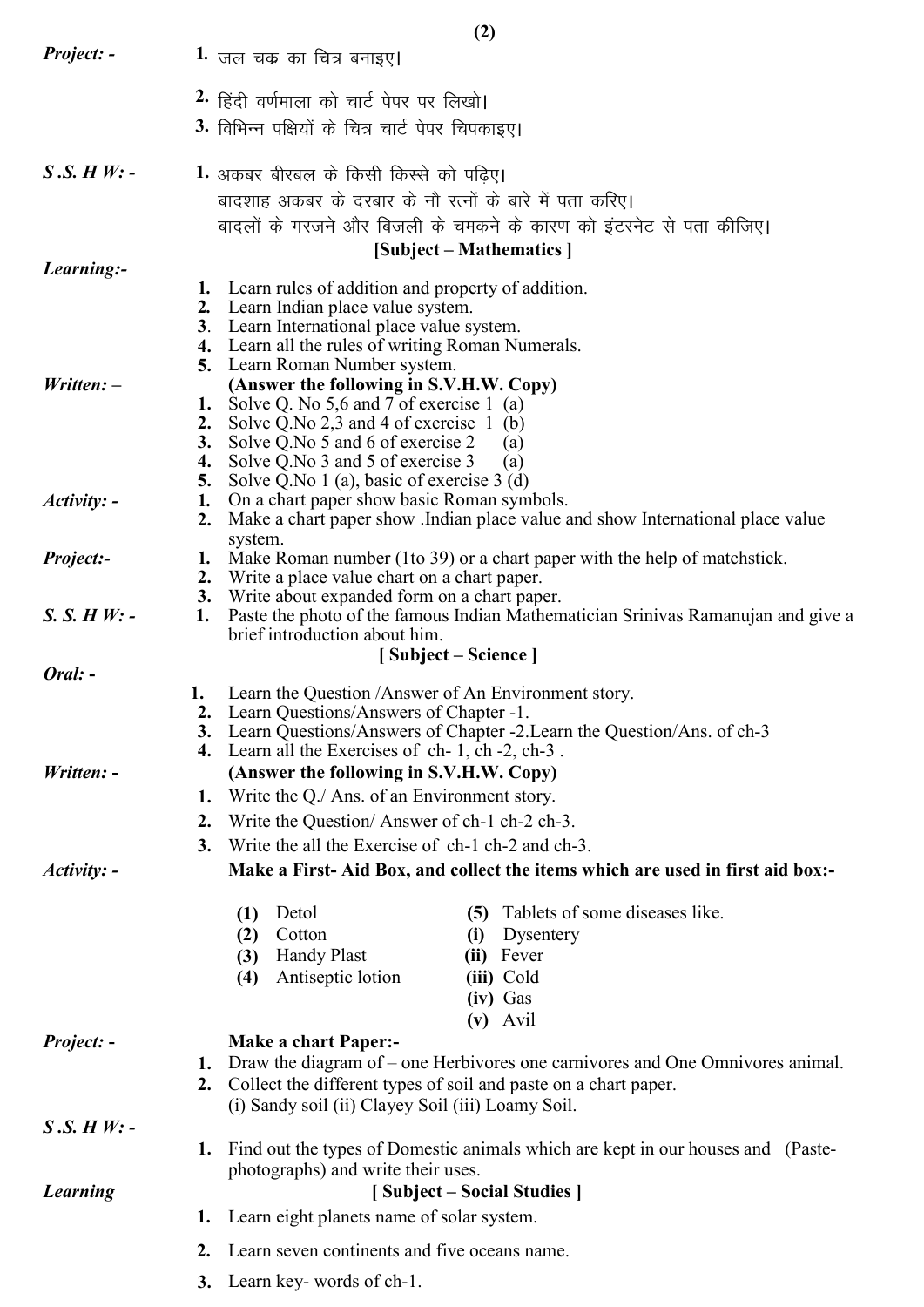|                   | 4. Learn exercise C from pg. no. 17.                                                                                                                                                                                                      |
|-------------------|-------------------------------------------------------------------------------------------------------------------------------------------------------------------------------------------------------------------------------------------|
| Written: -        | Learn exercise D from pg. no. 24.<br>5.<br>(Answer the following in S.V.H.W. Copy)<br>1. Write planets name from your book.                                                                                                               |
|                   | 2. Write the definition of continent and oceans and their names.<br>3. Write exercise E. of ch- 1 from pg. no. $-11$ .                                                                                                                    |
|                   | <sup>4</sup> . Write exercise E of ch- 3 from pg. no. 24.                                                                                                                                                                                 |
|                   | 5.<br>Write exercise A of ch-4 from pg. no.29.                                                                                                                                                                                            |
| $Activity: -$     |                                                                                                                                                                                                                                           |
|                   | Draw the solar system on the chart paper and label it neatly.<br>1.<br>2. Observe the daily weather conditions for a week and record the information in the table.<br>3.<br>Draw the picture of causes of air pollution on a chart paper. |
| <b>Project: -</b> | Make a solar system using the thermocol/ chart paper.<br>1.<br>2.<br>Make a model of globe.                                                                                                                                               |
|                   | 3.<br>Make a recycle bag by waste papers in your home.                                                                                                                                                                                    |
| $S.S. H W: -$     | Search who was the first Indian to travel to space.<br>1.<br>Search which is the northernmost state of India and<br>2.                                                                                                                    |
|                   | 3.<br>Who makes maps?                                                                                                                                                                                                                     |
| <b>Learning</b>   | [Subject – Computer]                                                                                                                                                                                                                      |
|                   | Learn ch- $1 \& 2$ Tick the correct answer.<br>1.                                                                                                                                                                                         |
|                   | Learn ch- $1 & 2$ fill in the blanks.<br>2.<br>Learn ch- $1 \& 2$ True or false.<br>3.                                                                                                                                                    |
|                   | Learn ch- $1 \& 2$ Question and Answer.<br>4.                                                                                                                                                                                             |
|                   | Learn full forms of ch- 1 and 2.<br>5.                                                                                                                                                                                                    |
| Written: -        | (Answer the following in S.V.H.W. Copy)                                                                                                                                                                                                   |
|                   | 1. Write Tick the correct answer of ch- $1 \& 2$ .                                                                                                                                                                                        |
|                   | 2. Write full forms of ch- $1 \& 2$ .<br>3.<br>Write pg. -9 MCQ (Tick the correct answer) and Pg- 18 fill in the blanks.                                                                                                                  |
|                   | 4.<br>Write True or false of ch-1 and 2.                                                                                                                                                                                                  |
|                   | 5.<br>Write ch- $1, Q$ . No – Q. 2 & 4 of Pg-20                                                                                                                                                                                           |
| $Activity: -$     | $Pg - 20$ Ava's Activity zone.<br>1.<br>2. Draw / Collect input and output devices.                                                                                                                                                       |
| Project: -        | 1.<br>Draw parts of computer in chart paper.                                                                                                                                                                                              |
|                   | 2.<br>Draw IPO cycle in chart paper.                                                                                                                                                                                                      |
| <b>Learning</b>   | [Subject – General Knowledge]                                                                                                                                                                                                             |
|                   | Learn Topic $-2,3,4$ from unit-I<br>1.                                                                                                                                                                                                    |
|                   | Learn Topic $-5,6,7$ from unit-I<br>2.                                                                                                                                                                                                    |
|                   | Learn Topic $-8,9$ , from unit-II<br>3.                                                                                                                                                                                                   |
|                   | Learn Topic $-10,11,12$ from unit II<br>4.                                                                                                                                                                                                |
|                   | Learn current affair at least 10 Qs.<br>5.                                                                                                                                                                                                |
| Written :-        | (Answer the following in S.V.H.W. Copy)                                                                                                                                                                                                   |
|                   | Write Topic $-2,3$ in S.V.H.W from book.<br>1.                                                                                                                                                                                            |
|                   | Write Topic $-7$ from C.W to S.V.H.W.<br>2.                                                                                                                                                                                               |
|                   | Write Topic - 8 from book S.V.H.W.<br>3.                                                                                                                                                                                                  |
|                   | Write Topic $-9$ from C.W to S.V.H.W.<br>4.                                                                                                                                                                                               |
|                   | Write Topic $-10$ from C.W to S.V.H.W.<br>5.                                                                                                                                                                                              |
| Activity:         | From Topic $-1$ what's new collects some latest gadgets picture and stick in scrap book.<br>1.                                                                                                                                            |
| Project: -        | Make chart from Pg. 23 Topic clubbed together.<br>1.                                                                                                                                                                                      |
|                   | Make a chart of on keep clean $Pg - 17$ in chart paper.<br>2.                                                                                                                                                                             |
| $S.S. H W: -$     | Make a file of at least 20 current affairs Questions with answer.<br>1.                                                                                                                                                                   |

 **(3)**